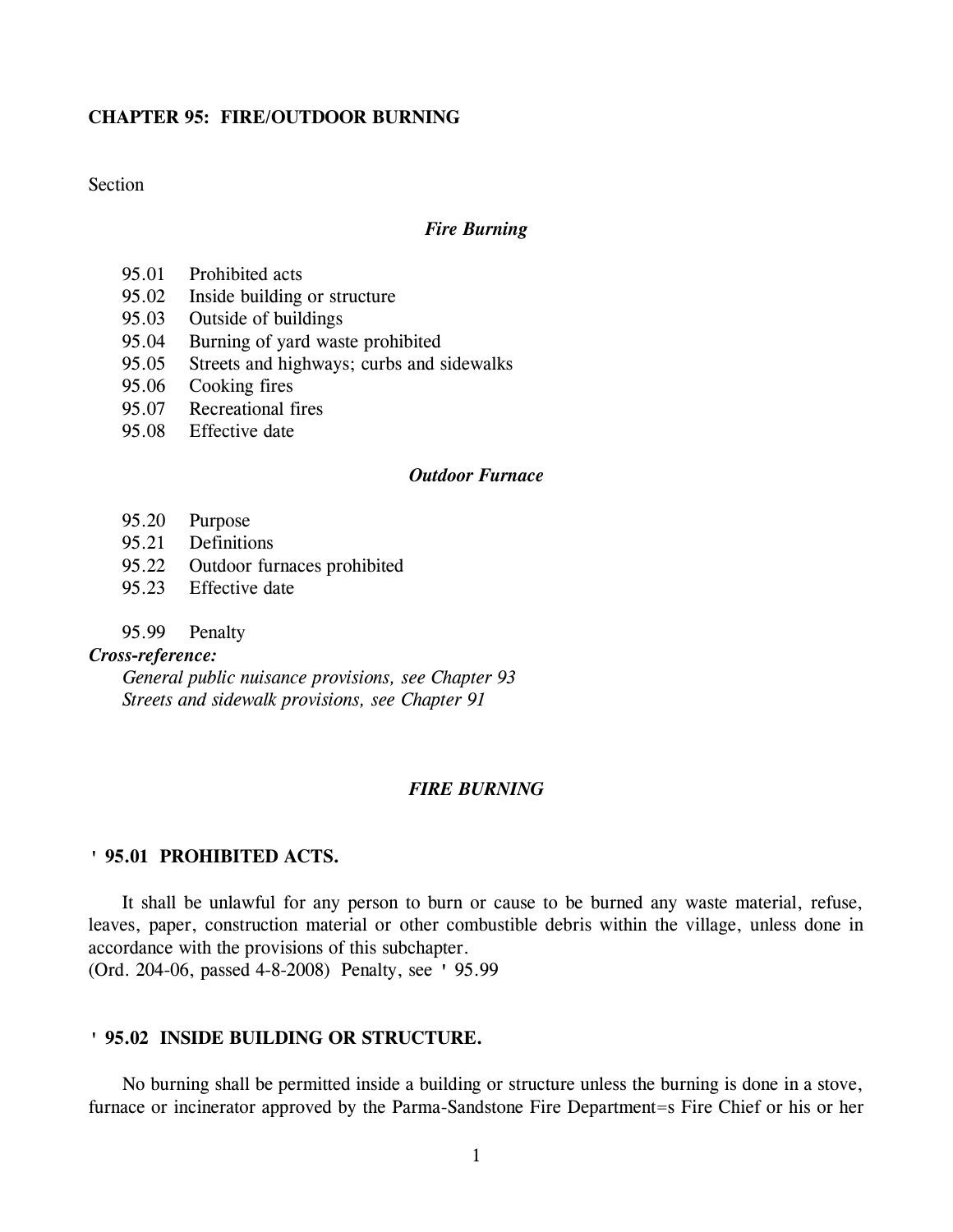designee. (Ord. 204-06, passed 4-8-2008) Penalty, see ' 95.99

## **' 95.03 OUTSIDE OF BUILDINGS.**

No burning is permitted outside of buildings or structures in the village, unless all of the following conditions prevail.

(A) No burning shall be allowed within 15 feet of an existing building or 15 feet of a property line if no building is near. No burning shall be permitted on any paved surface.

(B) Beginning September 1 through June 15, no burning shall be done prior to 4:00 p.m. and must not be continued after 9:00 p.m.; weekends from 7:00 a.m. to 9:00 p.m. June 16 through August 31, no burning shall be done prior to 7:00 a.m. and must not be continued after 10:00 p.m., all days.

(C) No burning shall be done unless under the charge or constant supervision of a person of mature years and discretion.

(D) No burning shall be done at any time or place of garbage, refuse (other than wood products) or any materials which when burning give off foul or obnoxious odors or a dense smoke or when wind conditions will create or be apt to create a nuisance to anyone or the property of anyone in the vicinity thereof.

(E) The open burning of refuse at commercial and industrial sites is prohibited.

(F) The Parma-Sandstone Fire Department may prohibit or its delegated agent may prohibit bonfires and outdoor fires when atmospheric conditions or local circumstances make the fires hazardous in his or her discretion.

(Ord. 204-06, passed 4-8-2008) Penalty, see ' 95.99

## **' 95.04 BURNING OF YARD WASTE PROHIBITED.**

(A) No person shall cause or permit the burning of yard waste, including leaves, grass clippings, vegetable or other garden debris, shrubbery of brush, or tree clippings or similar materials, to occur upon any privately owned premises or any public place.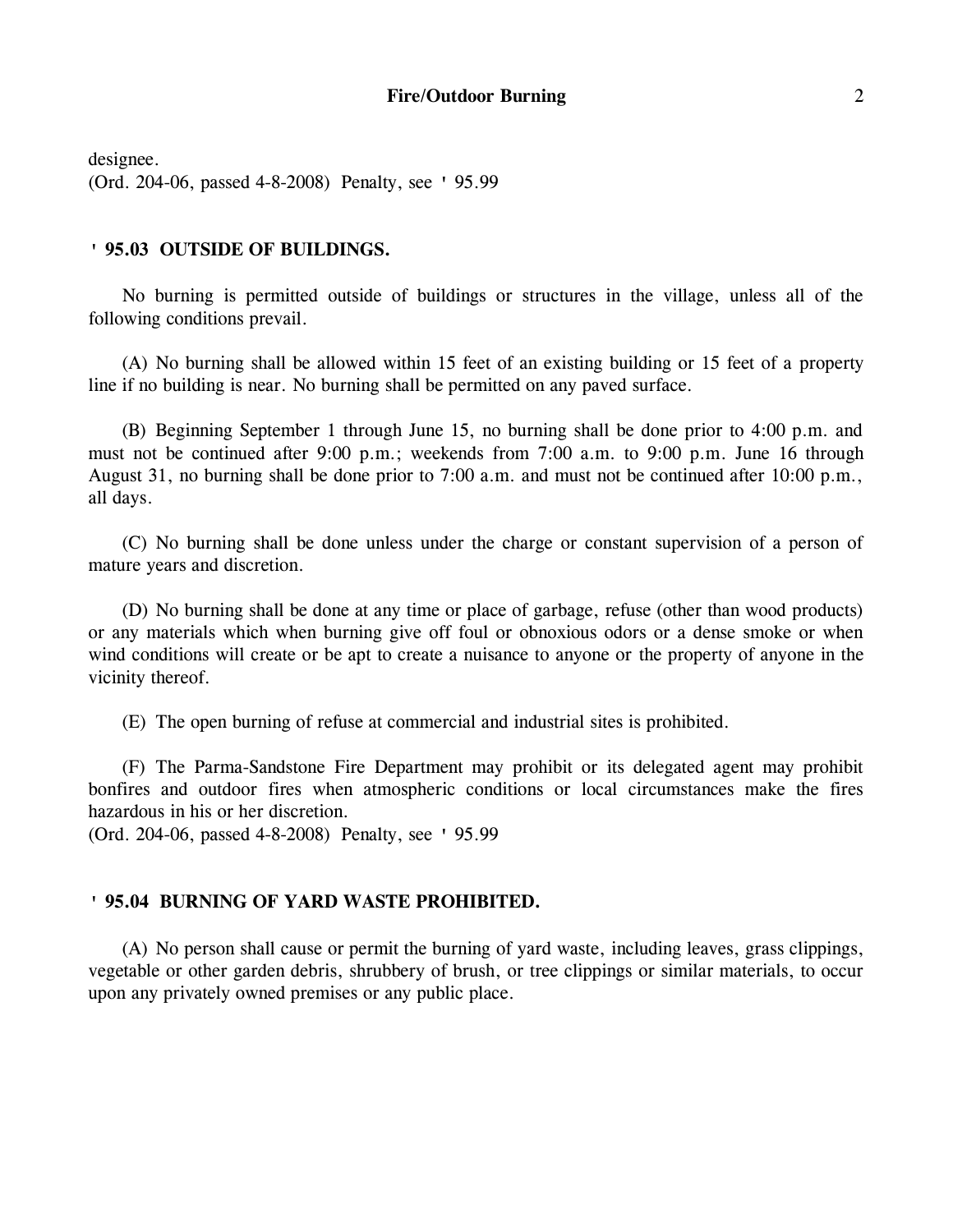(B) No person shall cause or permit the burning of leaves within the village limits or within 1,400 feet of the village limits.

(Ord. 204-06, passed 4-8-2008) Penalty, see ' 95.99

## **' 95.05 STREETS AND HIGHWAYS; CURBS AND SIDEWALKS.**

No person shall cause or permit material of any kind to be burned or attempt to burn material on or within five feet of any street, alley, highway, sidewalk or between any curb and the sidewalk adjacent thereto within the village.

(Ord. 204-06, passed 4-8-2008) Penalty, see ' 95.99

## **' 95.06 COOKING FIRES.**

Fires are permitted for the cooking and smoking of food provided that such fires are confined to the barbeque grill, barbeque pit, smokehouse or other enclosure, and provided further that the emission of smoke and fumes do not irritate, annoy or constitute a nuisance to others living in the neighborhood.

(Ord. 204-06, passed 4-8-2008) Penalty, see ' 95.99

## **' 95.07 RECREATIONAL FIRES.**

Recreational fires, including bonfires, on private property are permitted when in a fire pit, fireplace or other enclosure designed for recreational fires subject to the following provisions:

(A) The location meets the requirements of ' 95.03 above;

(B) Fires are attended until extinguished and ashes are cold;

(C) Only clean, untreated wood products or commercially produced fuel products are burned;

(D) Atmospheric conditions are favorable; and

(E) The fire does not produce emissions of dense smoke or fumes which irritate, annoy or constitute a nuisance to others living in the neighborhood. (Ord. 204-06, passed 4-8-2008) Penalty, see ' 95.99

## **' 95.08 EFFECTIVE DATE.**

(A) This subchapter shall be published in the manner provided by law and shall take effect and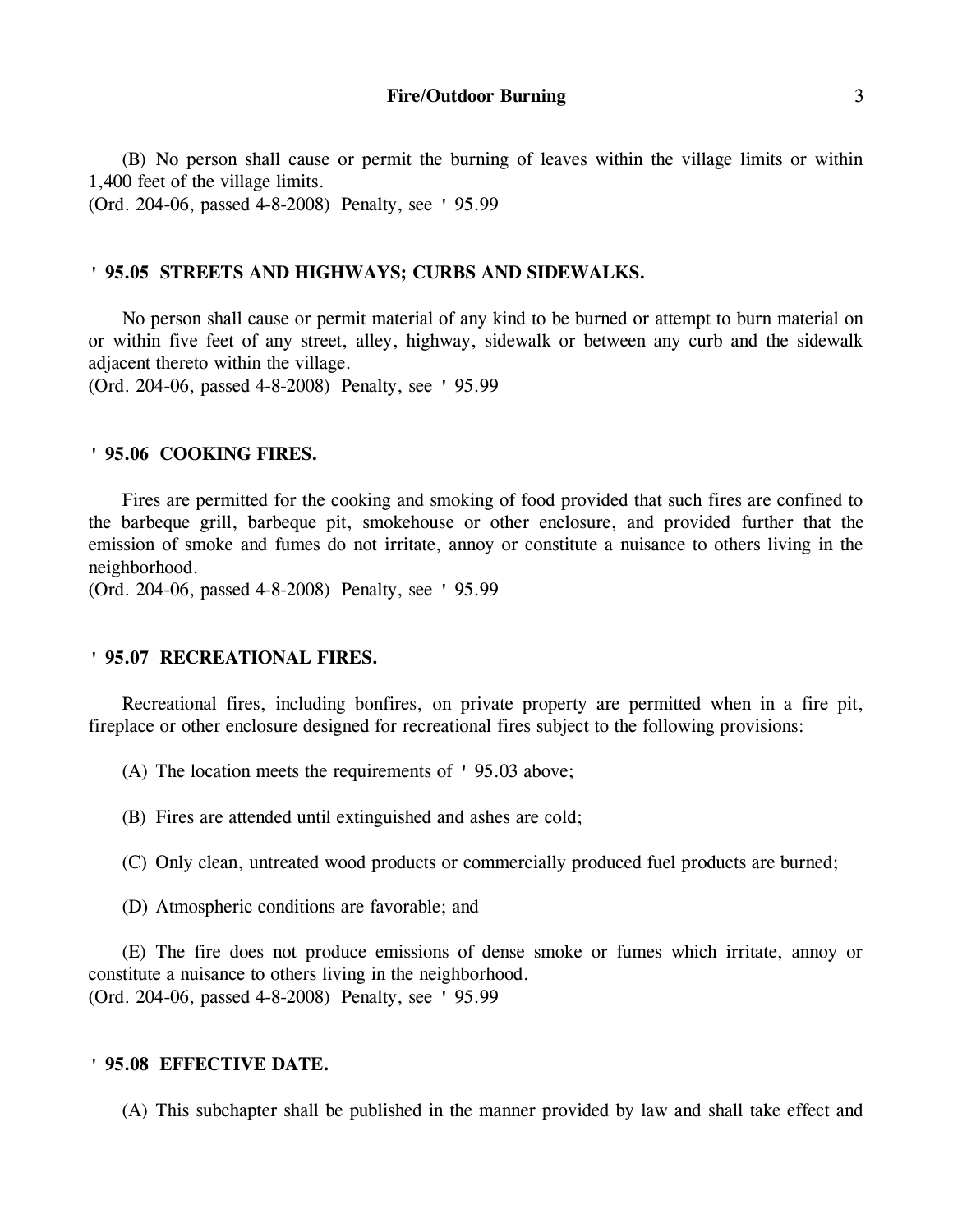be in force from and after the earliest date allowed by law.

(B) This subchapter shall become effective 20 days after publication in the *County Press*. (Ord. 204-06, passed 4-8-2008)

# *OUTDOOR FURNACE*

## **' 95.20 PURPOSE.**

This subchapter is to preserve and protect the public health, safety and general welfare of the residents of the village by prohibiting outdoor furnaces within the village limits. (Ord. 205-08, passed 4-8-2008)

## **' 95.21 DEFINITIONS.**

For the purpose of this subchapter, the following definition shall apply unless the context clearly indicates or requires a different meaning.

*OUTDOOR FURNACE.* Not limited to any device, apparatus or structure that:

(1) Is designed, intended or used to provide heat and/or hot water to any residence or structure;

(2) Operates by burning wood or other solid fuel such as, but not limited, to coal, paper or agricultural products; and

(3) Is not located within the residence or structure for which it is providing heat and/or hot water.

(Ord. 205-08, passed 4-8-2008)

# **' 95.22 OUTDOOR FURNACES PROHIBITED.**

No person, corporation, partnership or entity shall install, use or maintain an outdoor furnace fired by wood, corn, pellets, coal, gas or any other type of combustible material within the village. (Ord. 205-08, passed 4-8-2008) Penalty, see ' 95.99

**' 95.23 EFFECTIVE DATE.**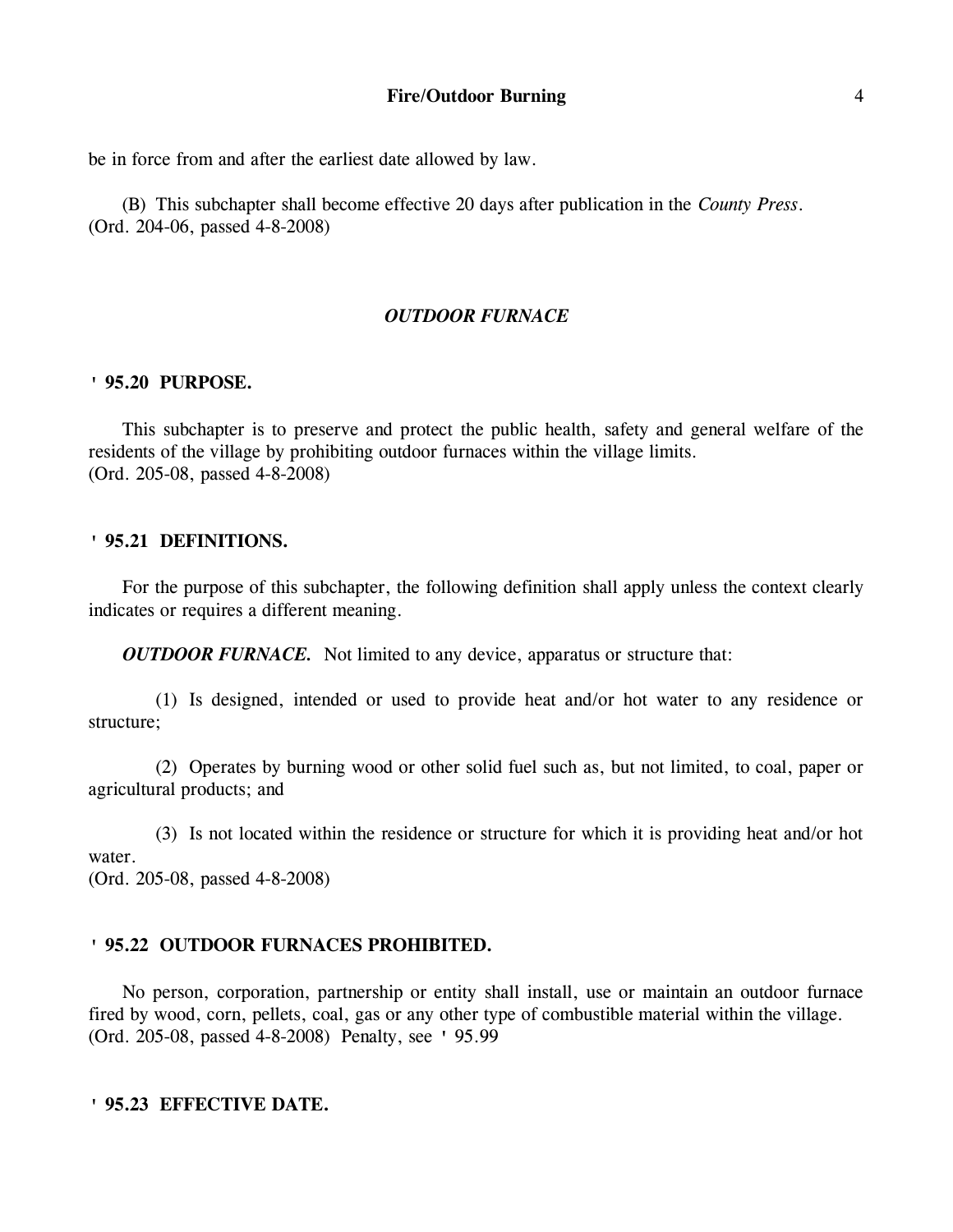(A) This subchapter shall be published in the manner provided by law and shall take effect and be in force from and after the earliest date allowed by law.